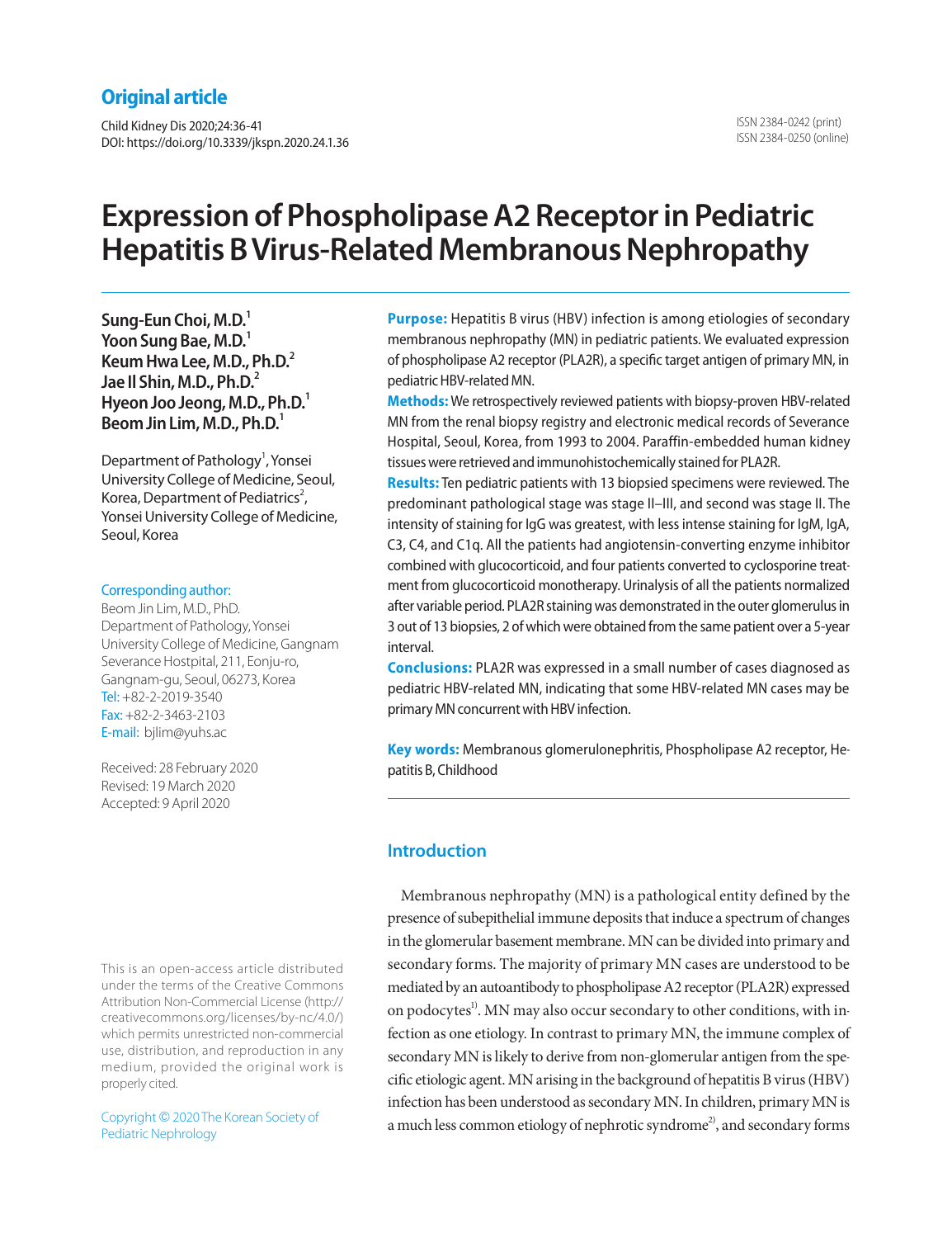of MN are more common<sup>3)</sup>. Although the pathogenesis is shared in primary MN and secondary MN associated with HBV, the clinical course and treatment is quite different. As approximately one third of primary MN spontaneously resolve at 10 years follow  $up<sup>4</sup>$ , HBV-MN in children resolves spontaneously in many cases, in association with seroconversion of hepatitis B e-antigen  $(HBeAg)^{5}$ . The treatment of primary MN is either conservative therapy, or immunosuppressive treatment, which is considered for those in risk of progression, after assessment of several pathologic and clinical prognostic factors<sup>6</sup>. Antiviral therapy is usually sufficient for most of the HBV-MN cases<sup>7</sup>. However, the association between primary MN and HBV-MN has not been well-investigated. Because data on PLA2R expression in HBV-related MN have been lacking, the true incidences of primary and secondary MN in HBV infection are not yet known, as well. Therefore, we evaluated PLA2R expression in biopsy-proven MN cases associated with HBV.

## **Materials and methods**

### **1. Case retrieval and clinicopathological review**

We retrieved 10 childhood patients with biopsy-proven HBV-related MN from the renal biopsy registry and electronic medical records of Severance Hospital, Seoul, Korea, from the years 1993 to 2004. Clinical history and histological data were collected by reviewing electronic medical records.

### **2. Immunohistochemical staining of PLA2R**

Paraffin-embedded human kidney tissues from 10 patients were obtained from the surgical pathology archive of the Department of Pathology, Yonsei University, Severance Hospital (Seoul, South Korea). Paraffin-embedded samples were cut into 4-μm sections, deparaffinized, and rehydrated with a graded series of alcohol and water. Heat-induced antigen retrieval was performed in Bond Epitope Retrieval Solution 2 (Leica Microsystems, Ltd., Wetzlar, Germany) at 98℃ for 20 minutes. Kidney tissues were stained using the Bond-III automated staining platform (Leica Microsystems, Ltd.). Endogenous peroxidase activity was blocked by incubation with 0.3% hydrogen peroxide for 10 minutes. The tissue sections were then incubated overnight with a primary antibody against PLA2R (dilution 1:2,000; Sigma-Aldrich, St. Louis, MO, USA) at 4℃, followed by incubation with Bond Polymer Refine Detection reagent (Leica). This study was approved by the Institutional Review Board of Severance Hospital (4-2014-0828).

# **Results**

The retrieved cases included 13 biopsies from 10 patients. Baseline patient demography is shown in Table 1. The median age was 9.54 years (range 3–15). A total of 10 biopsies (76.9%) were from males and 3 biopsies were from females (23.1%). Stage II–III was the predominant pathological stage, representing 46.2% of cases, with stage II as the second most predominant (38.5%). The median number of glomeruli per biopsied tissue was 41.6 (range 14–139). The intensity of immunofluorescent staining for IgG was 2+ or 3+ in 11 cases (84.6 %), whereas staining intensities for IgA, C4, and C1q were no more than 1+. Pathologic findings in favor of secondary HBV-related MN such as mesangial hypercellularity, mesangial widening, and electron-dense deposits in mesangium were noted in four patients, and all of them were PLA2R-negative. All the patients started treatment at a similar point when they were pathologically diagnosed as membranous nephropathy. The treatment was conservative agent such as angiotensin-converting enzyme inhibitor and glucocorticoid. Four patients who did not respond well to glucocorticoid or had much severe symptoms such as nephrotic syndrome, received more aggressive immunosuppressive agents like cyclosporine A. Two out of the 4 patients had interferon-alpha following cyclosporine A, which was used for a treatment of active B-viral hepatitis. After a period ranging from 3 months to 22 months, all the patients were free of proteinuria and hematuria with seroconversion of HBeAg to anti-hepatitis B e-antibody (anti-HBe-Ab). Three cases stained positive for PLA2R along the outer surface glomerular capillary walls (Fig. 1); two of these cases were biopsied from the same patient over a 5-year interval. Patient demographics, pathological findings, immunofluorescence findings, electron microscopy findings, and treatment were comparatively analyzed in between PLA2R negative and positive groups, but no statistically significant results were obtained. Immunohisto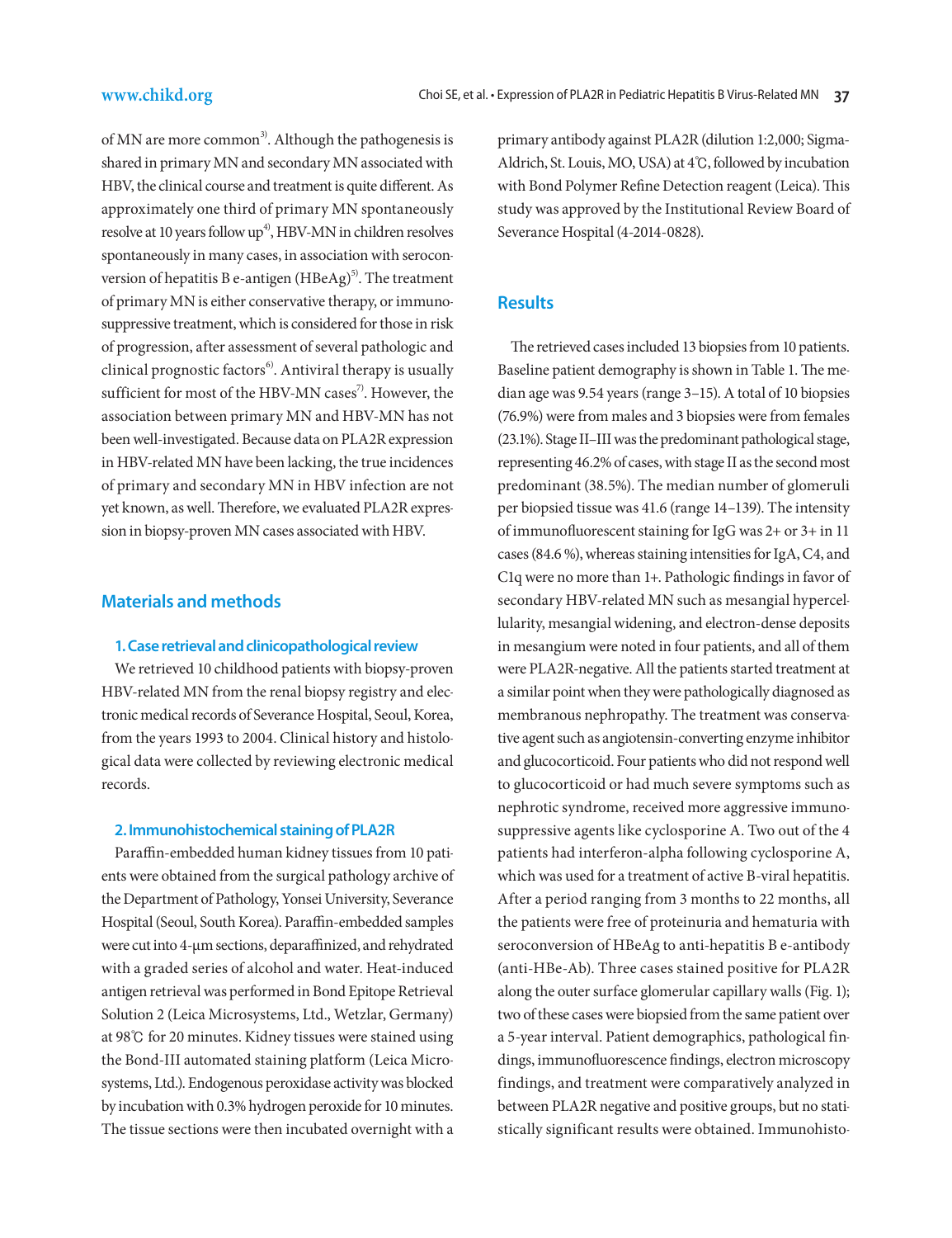chemistry for hepatitis B core antigen (HBcAg) had been performed at the time of biopsy in some cases, with negative results.

## **Discussion**

After the development of the Heymann nephritis model, MN has been understood to be caused by autosensitization 8). Although megalin was soon identified as a target antigen in  $rat^{9}$ , PLA2R was only recently identified as a target antigen in humans<sup>1)</sup>. During the decade since that discovery, much has been learned about the biological nature and clinical significance of PLA2R in the diagnosis and treatment of  $MN^{10}$ . PLA2R is a transmembrane receptor of mannose receptor family that constitutively undergo endocytosis. Thus, on PLA2R immunohistochemical stain, it appears as weak background staining on the cytoplasm

Table 1. Patient Demography with Immunopathological Features, Treatment and Outcome

| No.            | Age<br>(Years) |   | Sex Stage                                        | Number of<br>glomeruli | IgA    | IgG       |           |        |                |        | IgM C3 C4 C1g PLA2R | Additional<br>Finding*                                                                            | EM**                                                                                     | Treatment<br>(month)                                  | Outcome <sup>t</sup><br>(month)                                      | Seroconversion <sup>1</sup> |
|----------------|----------------|---|--------------------------------------------------|------------------------|--------|-----------|-----------|--------|----------------|--------|---------------------|---------------------------------------------------------------------------------------------------|------------------------------------------------------------------------------------------|-------------------------------------------------------|----------------------------------------------------------------------|-----------------------------|
| 1              | $\,9$          | M | $\left\vert -\right\vert \left\vert \right\vert$ | 61                     |        | $++$      |           |        |                |        |                     | Mesangial<br>expansion with<br>hypercellularity<br>Cannot exclude<br>CsA toxicity                 | Subepithelial and<br>some minute<br>subendothelial,<br>intramembranous,<br>mesangial EDD | Cyclosporine A<br>(8) and alpha-<br>interferon (15)   | UA normal (3)                                                        | After 4 years               |
| $\overline{2}$ | 11             | M | $  -   $                                         | 21                     |        | $++$      | $\ddot{}$ |        |                |        |                     | FSGS in 1<br>glomerulus                                                                           | Subepithelial and<br>no mesangial EDD                                                    | Cyclosporine A (3)                                    | UA normal (22)                                                       | After 5 years               |
| $\overline{2}$ | 13             | M | $  -   $                                         | 14                     |        | $\ddot{}$ | $\ddot{}$ |        |                |        |                     |                                                                                                   |                                                                                          | ACE inhibitor and<br>glucocorticoid                   |                                                                      |                             |
| $\overline{3}$ | $\,9$          | F | $\left\Vert {}\right\Vert$                       | 28                     | $\sim$ | $++$      | $^{++}$   | $++$   |                |        | ÷,                  |                                                                                                   |                                                                                          | Cyclosporine A<br>(13)                                |                                                                      |                             |
| $\mathsf 3$    | 10             | F | $\parallel$                                      | 36                     |        | $^{++}$   | $\ddot{}$ | $^{+}$ |                |        | L,                  |                                                                                                   | L.                                                                                       |                                                       | UA normal (4)                                                        |                             |
| $\overline{4}$ | 13             | M | $\vert\vert$                                     | 15                     |        | $++$      |           |        |                |        | $^+$                |                                                                                                   |                                                                                          | ACE inhibitor and<br>glucocorticoid                   | UA normal (29)                                                       |                             |
| 5              | $\overline{7}$ | M | $  -   $                                         | 62                     |        | $++$      |           |        |                | $^{+}$ |                     |                                                                                                   | Subepithelial EDD<br>and mesangial slight<br>widening with some<br>EDD                   | ACE inhibitor and<br>glucocorticoid                   | UA normal (1)                                                        |                             |
| 6              | 5              | M | $  -   $                                         | 139                    |        | $^{++}$   |           |        |                |        |                     |                                                                                                   | ÷,                                                                                       | Cyclosporine A<br>(23) and alpha-<br>interferon (4-6) | UA protein free<br>(13)                                              | After 3 years               |
| $\overline{7}$ | 11             | F | I                                                | 54                     | $+$    | $++$      | $^{+}$    |        | $\overline{+}$ |        |                     |                                                                                                   |                                                                                          | ACE inhibitor and<br>glucocorticoid                   | UA normal<br>(22)                                                    | After 1 year                |
| 8              | 10             | M | Ш                                                | 31                     |        | $++$      | $^{+}$    |        |                |        |                     | Spotty IgM in<br>mesangium                                                                        |                                                                                          | Alpha-interferon<br>(3)                               | UA protein free<br>(6), relapse (13)<br>and UA normal<br>(24)        | After 3 years               |
| 9              | 15             | M | $\mathbb{I}$                                     | 23                     |        | $++$      |           |        |                | $+$    |                     | Minimal<br>segmental<br>mesangial<br>expansion<br>with increased<br>cellularity in 3<br>glomeruli |                                                                                          | ACE inhibitor and<br>glucocorticoid                   | UA normal (6)                                                        | After 2 months              |
| 10             | 3              | M | Ш                                                | 39                     |        | $+++$     |           |        |                |        | $\qquad \qquad +$   |                                                                                                   |                                                                                          | ACE inhibitor and<br>glucocorticoid                   | UA protein free<br>(1) follow-up<br>biopsy showed<br>remission (108) | After 3 years               |
| 10             | $\,8\,$        | M | $  -   $                                         | $17 - 19$              |        |           |           |        |                |        |                     |                                                                                                   |                                                                                          | ACE inhibitor and<br>glucocorticoid                   |                                                                      |                             |

Abbreviations: ACE, angiotensin-converting enzyme; EDD, electron-dense deposits; FSGS, focal segmental glomerulosclerosis; UA, urinalysis. \* and \*\*. Histopathological findings in favor of secondary HBV-MN such as EDD are noted.

† UA normal is defined as urine free of hemoglobin and protein. Number in parentheses is the period from first renal biopsy date to achieve normal UA. ‡ Period from first renal biopsy date to achieve seroconversion of anti-HBe-Ab is noted. IgA, IgG, IgM, C3, C4, and C1q as immunofluorescence results, and PLA2R as immunohistochemical stain results.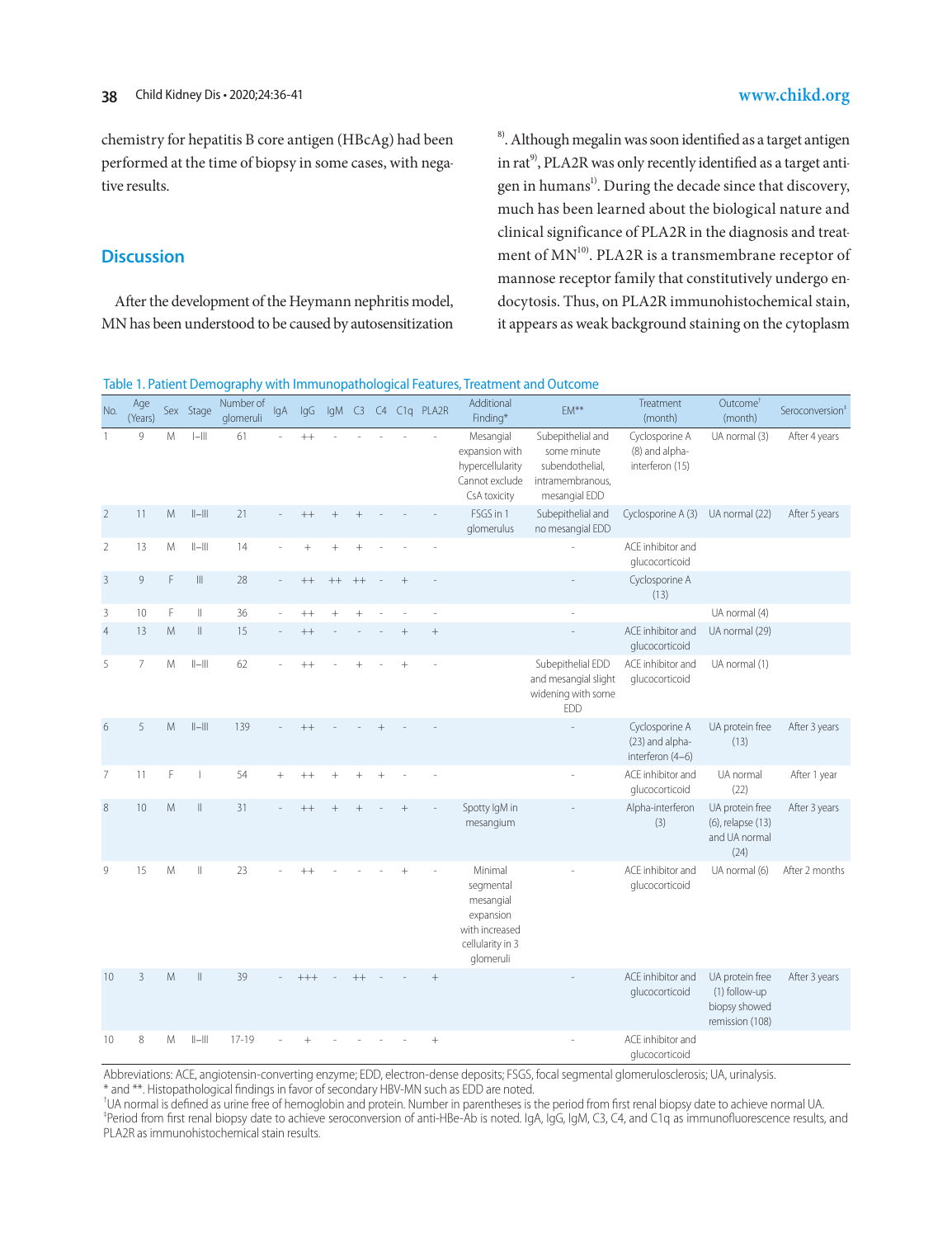

Fig. 1. Representative photos of positive (A) and negative (B) immunohistochemical staining for PLA2R, and granular immune deposits of IgG on immunofluorescent stain (C). As PLA2R stains strongly in subepithelial space (A), it stains weakly in cytoplasm of podocytes (B) which physiologically recycles from the plasma membrane and cytoplasm via endocytosis, which is a normal background finding. Both the PLA2R and IgG are stained granular along capillary loops, indica-<br>ting the subepithelial presence of immune deposits containing PLA2R and IgG, respectively.

of podocytes. In contrast, PLA2R-positive MN shows strong PLA2R immunohistochemical positivity in subepithelial space, indicating the subepithelial presence of immunecomplex deposits including PLA2R<sup>11)</sup>. Glomerular subepithelial PLA2R expression has even become one of the essential diagnostic features of primary  $MN<sup>12</sup>$ . Secondary forms of MN are likely to involve immune responses to non-glomerular antigens, either those planted on the glomerular basement membrane and bound in situ by circulating antibodies or circulating antigens in the form of antigen-antibody complexes deposited in the subepithelial area. Etiologies for secondary MN include autoimmune rheumatologic disease, therapeutic agents such as gold or peni $cillamine, malignancy, and infection<sup>3</sup>. In children, in fec$ tion and autoimmune disease are the most common causes of secondary  $MN^{13}$ .

HBV-related MN is a well-known example of secondary MN. Its incidence is thought to be higher among pediatric patients than in adult HBV-infected patients<sup>14-16)</sup>. Most children infected with HBV will become chronic carriers<sup>14</sup>, while the majority of adults seroconvert, with disappearance of hepatitis B surface antigen (HBsAg), HBeAg, and HBV DNA15). HBeAg has been demonstrated within glomerular immune deposits of HBV-related  $MN^{5,17)}$  and HBcAg has also demonstrated in glomerular deposits of two-thirds of the children infected with HBV<sup>18)</sup>. Unfortunately, our data regarding HBcAg expression did not aid in distinguishing between primary and secondary MN.

Histologic features, such as mesangial/endocapillary hypercellularity or immune deposits in locations other than the subepithelial space, are more frequently observed in secondary  $MN^{19}$ , and some of our cases showed such findings. However, no single morphology is pathognomonic for distinguishing between primary and secondary MN. Although PLA2R is a reliable marker of primary MN, not every primary MN is associated with PLA2R. PLA2R is identified in about 80% of primary  $MN^{20}$ , whereas thrombospondin type-1 domain-containing 7A (THSD7A) is detected in 10% of PLA2R-negative patients<sup>21)</sup>. In addition, it has been demonstrated that childhood primary MN showed weaker PLA2R staining than that observed in adult patients<sup>22)</sup>. In our study, PLA2R was present in a small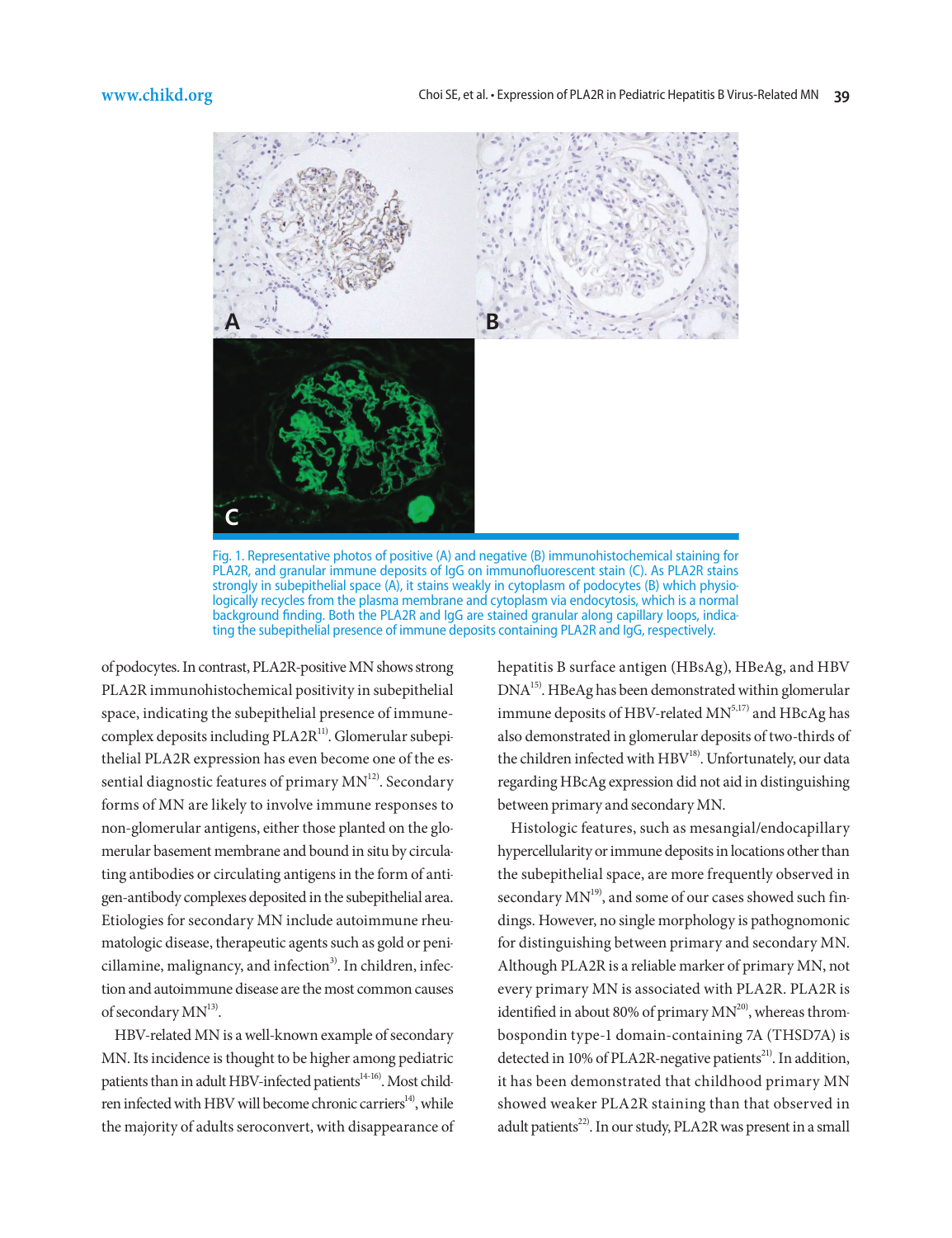number of cases (2 out of 10 patients, and 3 out of 13 biopsies), meaning that some cases of MN in the background of HBV may not represent true secondary MN. Svobodova et al. also reported that two cases of HBV-related MN showed PLA2R positivity; however, they did not include PLA2R-negative cases among their study subjects<sup>23)</sup>. Cases of hepatitis C virus-related MN showing PLA2R-positivity have been also reported $^{24}$ . The prevalence of PLA2R-positivity in "secondary" forms of MN varies; several studies have shown low prevalence while one retrospective study has shown 64 percent of PLA2R-positivity in 39 cases of HBV-MN<sup>25)</sup>. THSD7A has been demonstrated to provide causal relationship between gallbladder carcinoma and the development of  $MN^{26}$ . However, few studies have investigated the mechanism of PLA2R positivity in secondary MN. Some suggest coincidence of PLA2R-positive primary MN with secondary  $MN^{27}$ , and others suggest the immunologic background of secondary disease such as sarcoidosis or hepatitis B might trigger immunization against PLA2R<sup>28</sup>. Therefore, it seems that discriminating primary and secondary MN based solely on PLA2R is inappropriate, and more study is needed to validate the association between PLA2R-positive MN and HBV-MN. As all the patients in our study achieved remission on urinalysis with seroconversion, HBV-related MN seems to be more likely on clinical context in spite of the PLA2R positivity.

Distinguishing primary from secondary MN in the background of HBV infection has clinical significance because anti-viral therapy may be effective in controlling secondary  $MN^{29}$ . The limitation of our study is that it is retrospective, which made use of archival paraffin-embedded tissues. Because the incidence of childhood HBVrelated MN has decreased markedly in recent years, all the cases included were collected during the 1990s and early 2000s. Lack of clinical data limited multifactorial analysis. Tests for THSD7A or IgG subtype analyses (to verify IgG4 dominancy in primary MN) were not performed because the amount of tissue was insufficient.

Conclusion: Some HBV-related MN in children showed glomerular PLA2R expression. In these cases the possibility of primary MN superimposed on HBV infection cannot be ruled out.

### **Acknowledgement**

This study was supported by a faculty research grant of Yonsei University College of Medicine (6-2014-0190).

### **ORCID**

Sung-Eun Choi. https://orcid.org/0000-0002-6955-658X Yoon Sung Bae.

Keum Hwa Lee. http://orcid.org/0000-0002-1511-9587 Jae Il Shin. http://orcid.org/0000-0003-2326-1820 Hyeon Joo Jeong. http://orcid.org/0000-0002-9695-1227 Beom Jin Lim. http://orcid.org/0000-0003-2856-0133

# **Conflicts of interest**

No potential conflict of interest relevant to this article was reported.

# **References**

- 1. Beck LH, Jr., Bonegio RG, Lambeau G, Beck DM, Powell DW, Cummins TD, et al. M-type phospholipase A2 receptor as target antigen in idiopathic membranous nephropathy. N Engl J Med 2009;361:11-21.
- 2. Chen A, Frank R, Vento S, Crosby V, Chandra M, Gauthier B, et al. Idiopathic membranous nephropathy in pediatric patients: presentation, response to therapy, and long-term outcome. BMC Nephrol 2007;8:11.
- 3. Glassock RJ. Secondary membranous glomerulonephritis. Nephrol Dial Transplant 1992;7 Suppl 1:64-71.
- 4. Cattran DC. Membranous nephropathy: quo vadis? Kidney Int 2002;61:349-50.
- 5. Takekoshi Y, Tochimaru H, Nagata Y, Itami N. Immunopathogenetic mechanisms of hepatitis B virus-related glomerulopathy. Kidney Int Suppl 1991;35:S34-9.
- 6. De Vriese AS, Glassock RJ, Nath KA, Sethi S, Fervenza FC. A Proposal for a Serology-Based Approach to Membranous Nephropathy. J Am Soc Nephrol 2017;28:421-30.
- 7. Kupin WL. Viral-Associated GN: Hepatitis B and Other Viral Infections. Clin J Am Soc Nephrol 2017;12:1529-33.
- 8. Heymann W, Hackel DB, Harwood S, Wilson SG, Hunter JL. Production of nephrotic syndrome in rats by Freund's adjuvants and rat kidney suspensions. Proc Soc Exp Biol Med 1959;100:660-4.